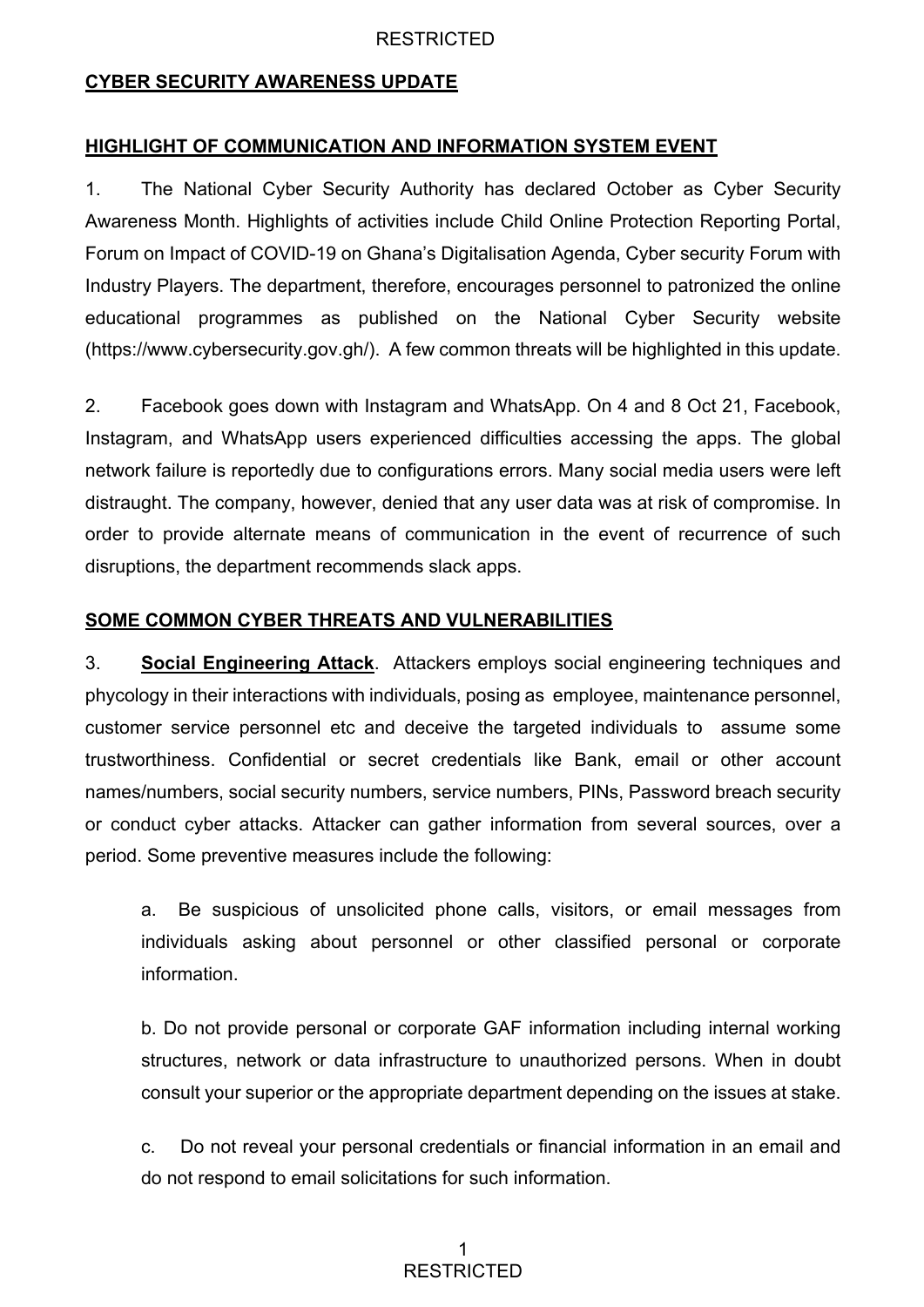### **RESTRICTED**

5. **Phishing Attack**. Phishing attackers use emails embedded with malicious codes or websites with links to the malicious codes. An email purported from a fake user but disguise to seem like a credible source, requests some personal information, account credentials, GAF number or other details often providing some financial or other gains as incentive. Clicking on the malicious link often enables the attacker gain access to the victim's device, system or computer and then harvest the required classified information required which is then frequently misused. The attackers frequently take advantage of current events and specific issues such as disasters, epidemics/health scares, economic or financial concerns or similar too good to be true stories. Some of the common indicators of phishing attack include the following:

a. **Suspicious Sender's Address.** The sender's address may imitate a legitimate institution, corporate or individual's address. Cybercriminals often use email addresses that closely resemble reputable company.

b. **Generic Greetings and Signature.** Generic greetings such as "Dear Valued Customer" or "Sir/Ma'am" are often used without contact information in the signature block. A trusted organization will typically address you by name and provide their contact information.

c. **Spoofed Hyperlinks and Websites.** The malicious links are often spoofed and If one hovers the cursor over that link provided it frequently different from the one indicated in the body of the email. Such spoofed links often also do not match the text that appears when hovering over them.

d. **Spelling and Layout**. Other indicators or observations that give out phishing email include bad grammar, poor sentence structure, misspellings, and inconsistent formatting.

e. **Suspicious Attachments.** An unsolicited email requesting a user to download or open an attachment is one common delivery mechanism for malware. Ccybercriminals use a false sense of urgency or importance, huge financial gain, or familiar person/institution to help persuade the user to download or open the malicious attachment without examination.

# **AVOID BEING A VICTIM**

6. Pay attention to details and check the following:

a. Uniform Resource Locator (URL) of a website address and look out for those beginning with "https" (indication that such sites are secure). The "http" are not secured and must not be used especially for financial transactions.